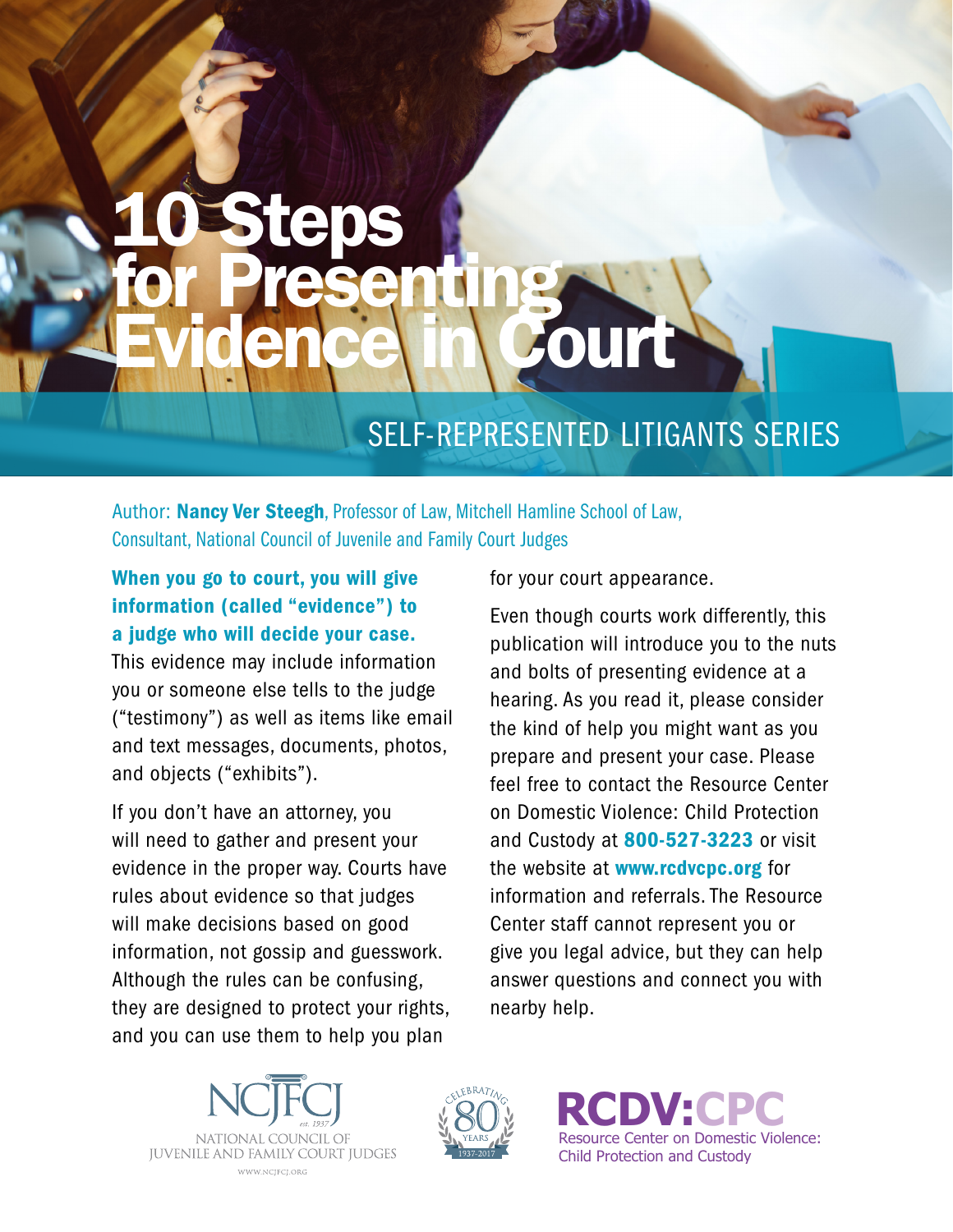### Learn what help is available.

01

You can locate different kinds of assistance as you prepare. You may be able to find an attorney to

represent you or give you advice about how to represent yourself. Many courts provide instructions and forms on their websites as well as information on the services available through the court's self-help center. The office of the clerk of court can answer questions and give you information on court procedures. Your local domestic violence advocacy program will help you locate these and other resources. In addition, an advocate may be available to go with you to court and help with safety planning.

You may also want to call The Resource Center on Domestic Violence at 1-800- 527-3223 for information and referrals or visit the Resource Center's website at http://www.rcdvcpc.org. For more ideas and tips on where to find help, please see the Resource Center's guide on "10 Ways to Find Help with Your Case" available on the website.

### Decide what you want from the court and what you need to show.

02

The information you present to the judge depends on what you want from the court and the law of your state.

For example, if you want a protective order, a state law ("statute") will explain what a judge can order and what you would need to show. If you want custody of your child, you should check state law to find the factors the judge will consider and whether any special laws (called "presumptions") apply to cases involving domestic abuse.

As noted above, your court may have a self-help center or a website with information and forms that will help you understand the law that applies to your case. The Domestic Violence Resource Center has charts that explain what your state law says on certain issues. To locate the charts, please visit the website at http://www.rcdvcpc.org or call 1-800-527-3223. You can also find state-specific legal information on the WomensLaw.org website sponsored by the National Network to End Domestic Violence at http://www.womenslaw. org/index.php. Once you understand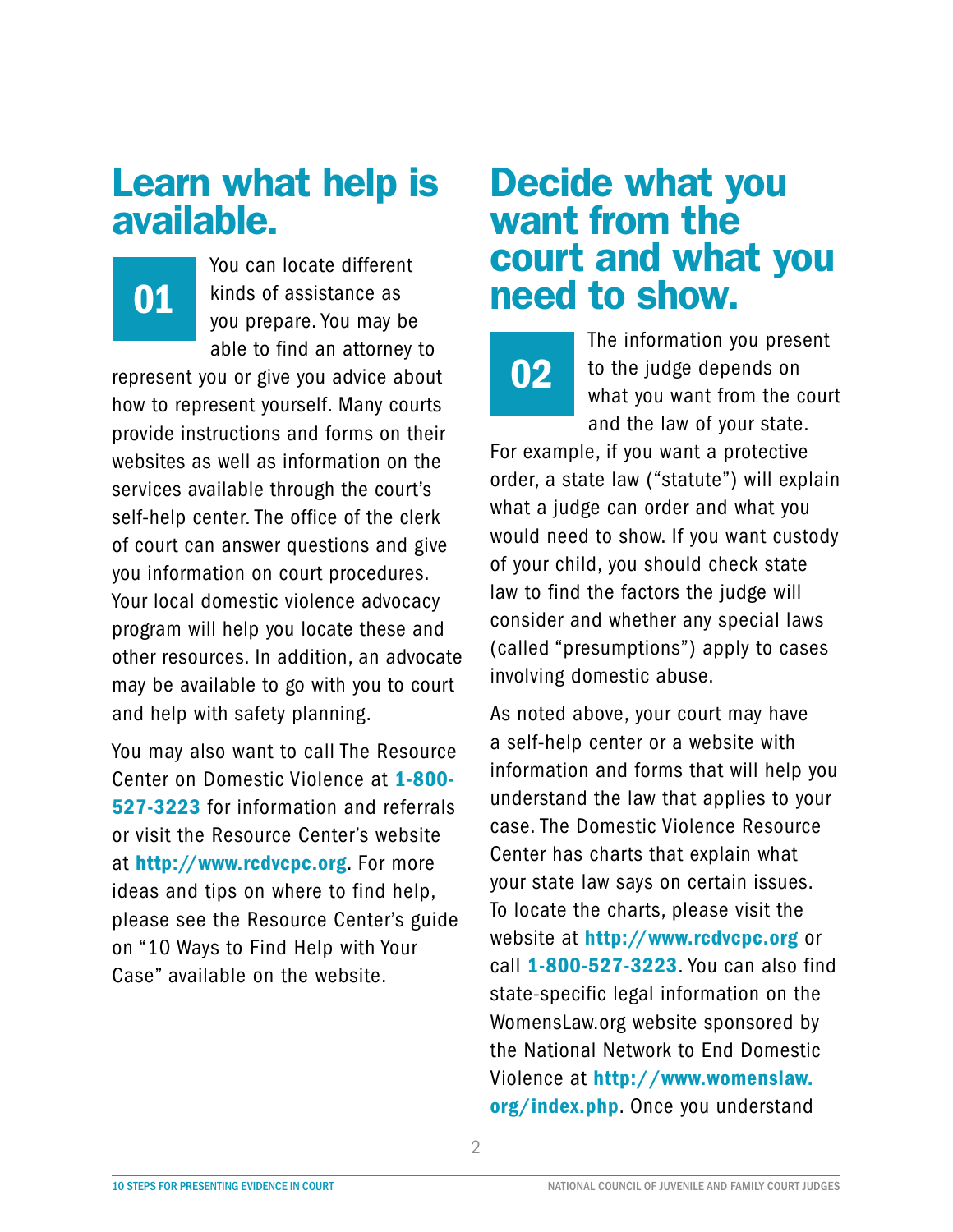what you have to show the judge, you can start to prepare your case.

### Identify potential evidence.

## 03

Because you know the most about your situation, you are in the best position to identify evidence that you

already have or that might be available. The information you provide to the court can come from a variety of sources. You and other people may talk to the judge in court ("testify") or you might show the judge things like objects, messages, photos, and documents ("exhibits").

Below are a few examples of evidence:

**Testimony** from people including you, individuals who witnessed events, police officers, teachers, child care providers, neighbors, relatives, friends, nurses, doctors, your children

#### Exhibits including:

- $\Box$  Photographs (such as pictures of injuries or damaged property)
- $\Box$  Voicemail and video recordings (such as threatening messages)
- $\Box$  Communications (such as email, text messages, letters, Facebook posts)
- $\Box$  Objects (such as broken furniture, weapons)
- $\Box$  Public and business records (such as school and medical records, police reports)

### Select the evidence that proves what you need to show.



Review the information you identified and pick out the evidence that will convince the judge of the points

you need to explain. Choose evidence that relates directly (is "relevant") to what you need to show ("prove"). For example, if you are explaining how you were abused, information about your injuries will be more important than how many years of school you completed.

You can use more than one piece of evidence to prove the same point. For example, if you are showing that your partner physically harmed you, you could prove this through your testimony, testimony of witnesses who saw or heard the abuse, pictures of your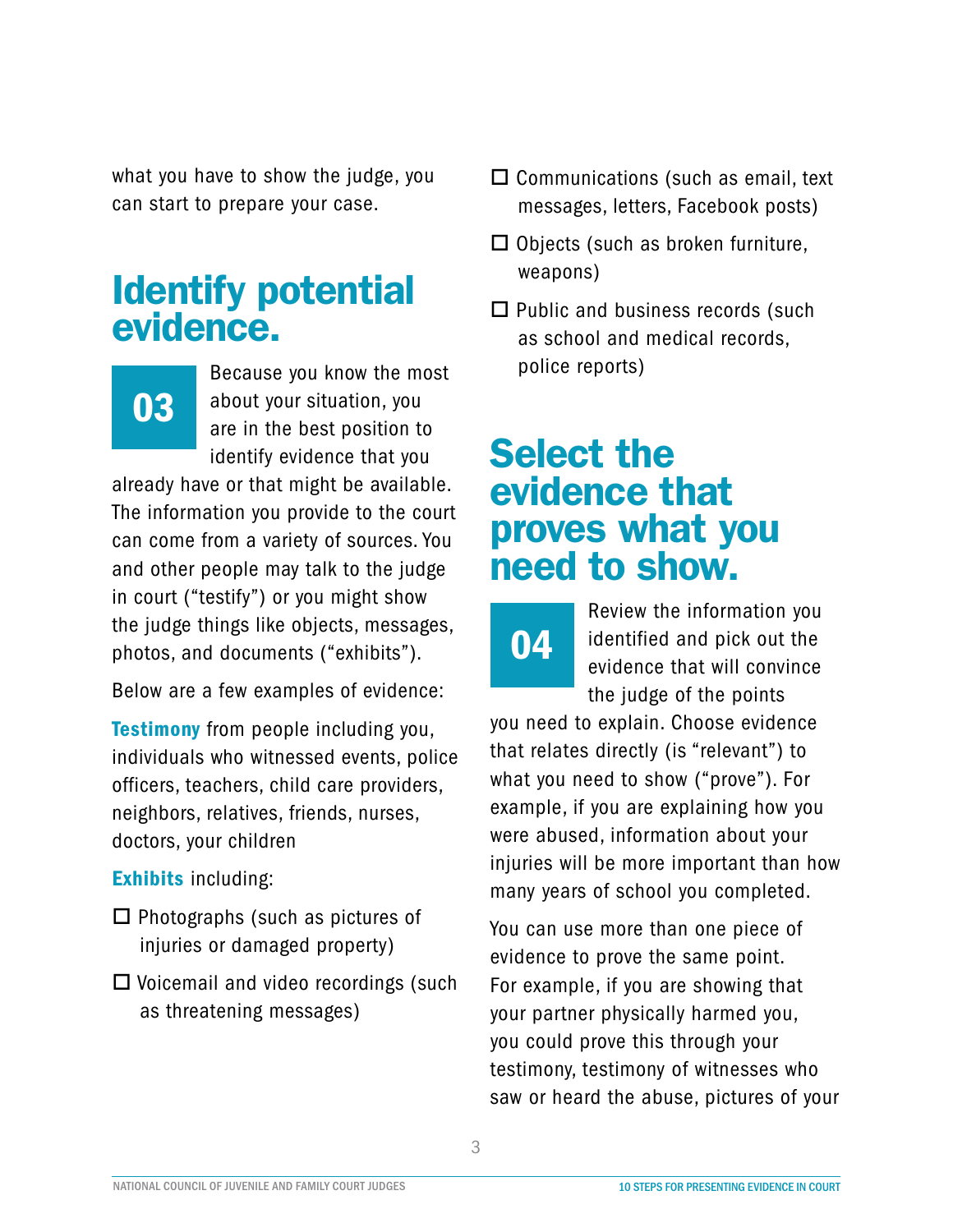injuries, pictures of broken furniture, medical records, and/or police reports. Your testimony alone may be enough to prove your point, but if you use additional evidence your case will be even more convincing.

You may find it useful to prepare a chart like the one below. A blank chart is available in Appendix A, near the end of this publication.

| <b>What you want the court</b><br>to order | Legal requirements/<br>factors | <b>Relevant evidence</b>  |
|--------------------------------------------|--------------------------------|---------------------------|
| Order for child to live                    | Impact of domestic abuse       | Your testimony            |
| with you                                   | on child (one of the "best     | Testimony of witnesses    |
|                                            | interests" custody factors     | Pictures of injuries      |
|                                            | in many states)                | Testimony of child's      |
|                                            |                                | therapist                 |
|                                            |                                | <b>Medical records</b>    |
|                                            |                                | Police reports            |
| No-contact order                           | Fear of further abuse          | Your testimony            |
|                                            |                                | Testimony of neighbor     |
|                                            |                                | who heard threats         |
|                                            |                                | Email message with threat |
|                                            |                                | Proof of past incidents   |
|                                            |                                | of abuse                  |
|                                            |                                |                           |
|                                            |                                |                           |
|                                            |                                |                           |
|                                            |                                |                           |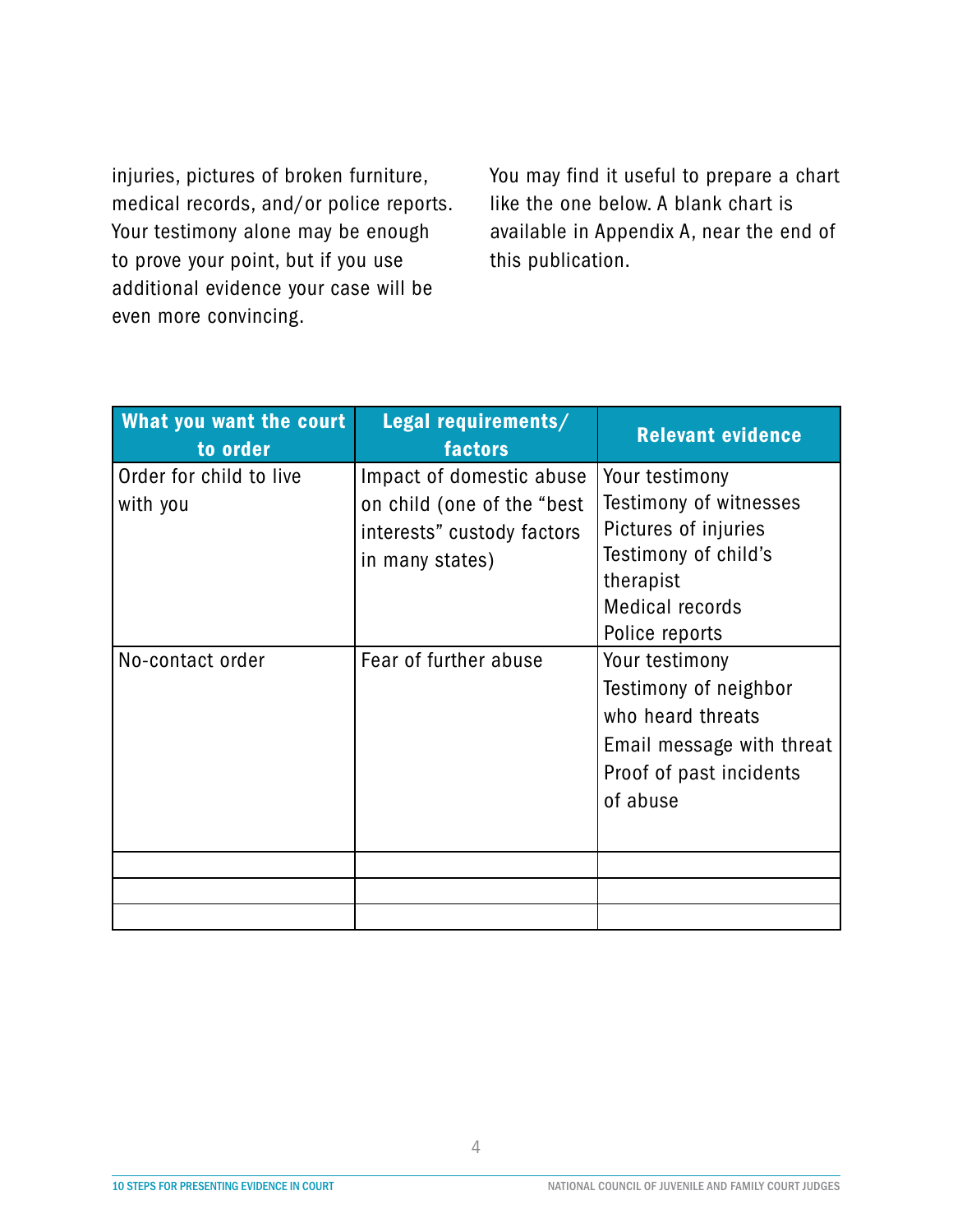### Select the evidence that a judge can rely on.

Some evidence is better 05 than other evidence. As you 06 review your list of potential evidence, select the

information that is the most trustworthy ("reliable").

Judges want to hear testimony from people with first-hand knowledge – witnesses who actually saw and heard important events. For example, if you are proving that you were abused, testimony from someone who saw the abuse happen will be more convincing than stories from someone who wasn't there and only heard about the abuse later. Witnesses (including you) should explain that they saw, heard, and experienced what you are trying to show. (Note that if you plan to ask a child to testify, you should check on the special rules that may apply to their testimony.)

Judges also need to know that papers and objects (called "exhibits") are genuine – that they are what they appear to be and are not made up. Courts have special procedures for this that are discussed in the next section.

### Review how to present exhibits in court.

Before a judge allows ("admits") your exhibits into the court record, you will have to explain why they are

reliable and worth considering. Courts have rules designed to help you do this, and if you follow them, the judge is more likely to look at and believe your information. (If you don't follow the steps for an exhibit, the judge will not use it when deciding your case.)

Appendix B contains some examples of how to show that your exhibits are reliable. It includes instructions for presenting photographs, email messages, text messages, websites or social media, voicemail recordings, video recordings, handwritten notes or letters, objects, and records. Courts have different rules about how exhibits are presented and you should check on the way it's done in your court.

Planning ahead is key, and that's why you need to understand how to handle exhibits before you select and gather them. You may have to spend time and money obtaining exhibits in the right form, and this could influence your decisions about which ones to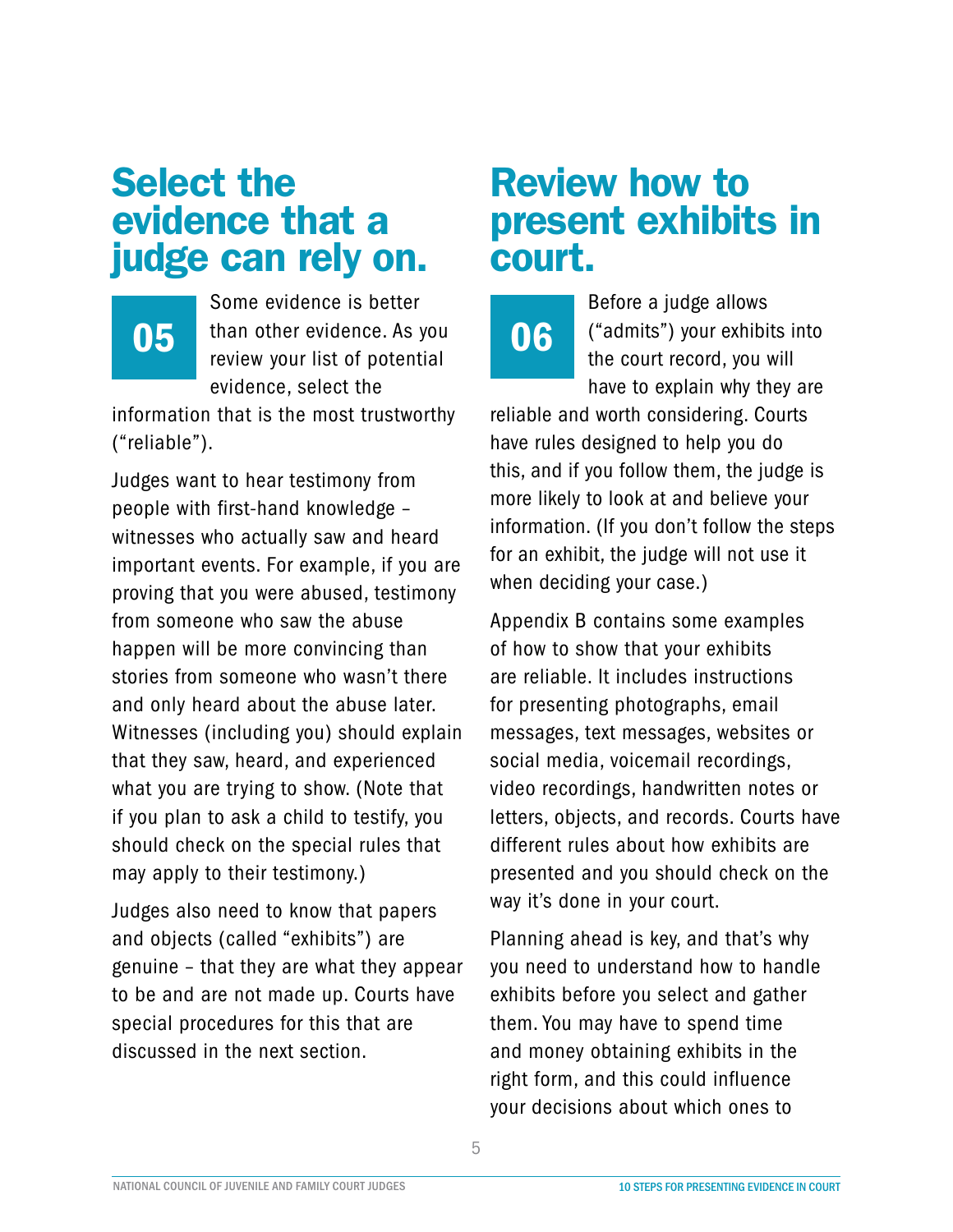use at your hearing. For example, for some exhibits (like photos and objects) you can provide the required explanations when you testify. Other exhibits (like text messages, voice mail messages, and webpages) may need to be put on electronic storage devices or transcribed. Some documents and papers may have to be stamped as authentic and trustworthy ("certified") by an official person.

### Gather the evidence you will present.

# 07

You already have some evidence you need and you may be able to gather more. For example, you can testify

during the hearing, and you may also ask witnesses to come to court with you and testify. You may have photos, email messages, and text messages. If you need certified copies of papers like medical records or police reports, you can contact the offices that keep them and ask how to obtain certified copies and how much it will cost.

If witnesses won't come to court or people won't give you the exhibits you need, the court can make them do so using special papers (called "subpoenas"). The clerk's office at your court can tell you how to have subpoenas issued. Be sure to ask about how long it takes, what parts of the process you are responsible for, and what fees you might have to pay.

### Prepare the exhibits you will submit.



Appendix B shows how to prepare and present photographs, email messages, text messages,

websites or social media, voicemail recordings, video recordings, handwritten notes or letters, objects, and records. If you plan to use exhibits, you should carefully review the steps and ask yourself the following questions:

- $\Box$  Is the exhibit in the proper form (print, transcription, screenshot, on storage device, certified copy)?
- $\Box$  Do you need to provide it to the other party ahead of time?
- $\Box$  Have you made enough copies?
- $\Box$  Does someone other than you need to testify?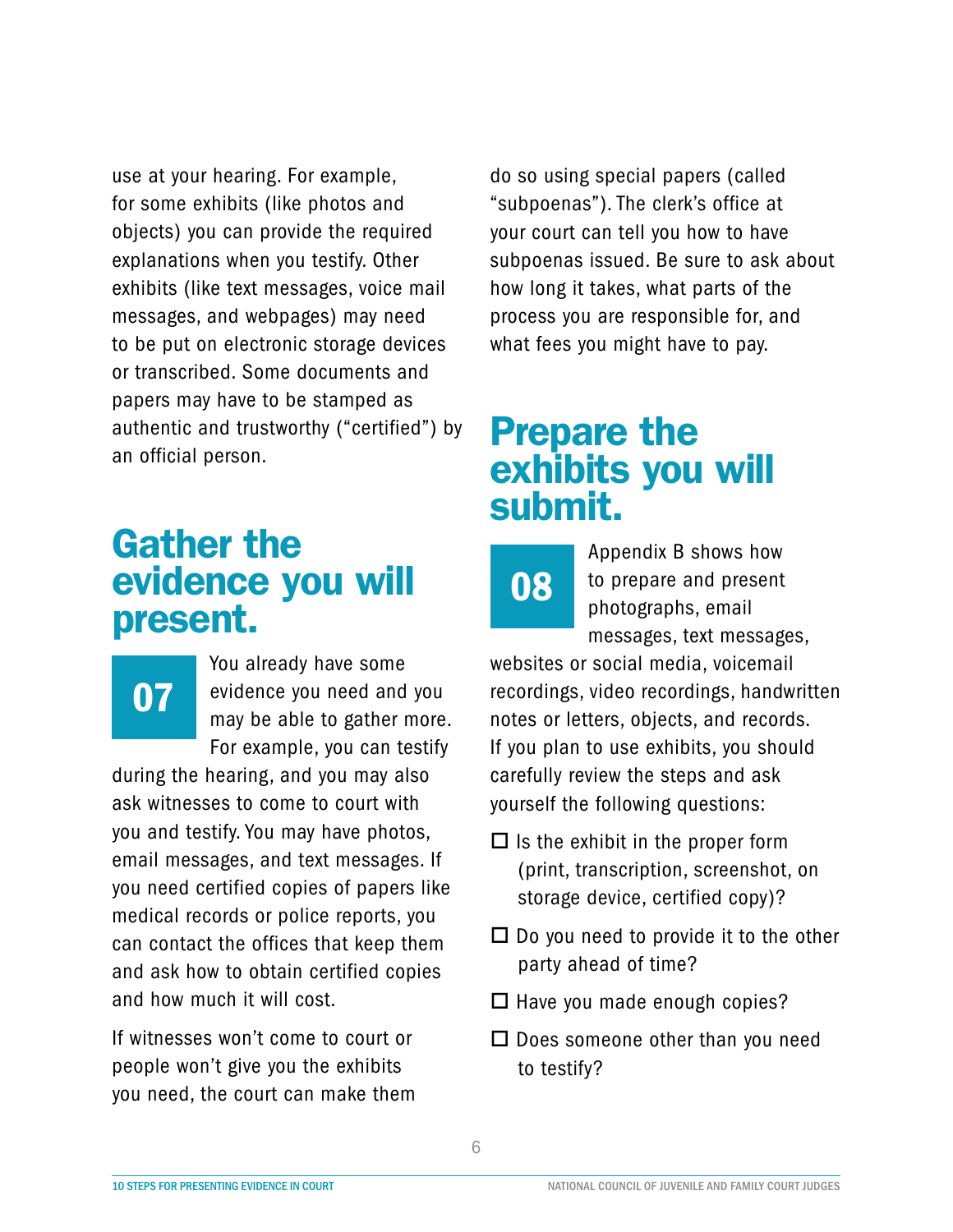The other party will have an opportunity to point out concerns (make an "objection") about admitting your exhibits into the court record. If that happens, you should ask why the objection is being made. You will probably have an opportunity to respond before the judge rules. If the judge doesn't admit the exhibit, you may be able to fix the problem with additional testimony.

### Organize your presentation.

## 09

Being prepared and organized will help you feel confident in the courtroom. You may want to prepare a

notebook or file containing the following:

- $\Box$  What you want the court to order
- $\Box$  What you need to prove to obtain it
- $\square$  Your list of witnesses
- $\square$  The points that each witness (including you) will testify about
- $\Box$  A list of exhibits
- $\Box$  The procedures to have each exhibit admitted into evidence
- $\square$  The exhibits
- $\Box$  A summary of your major points

Organize your materials in a way that makes sense to you. You should practice presenting your case so that you will be more comfortable answering questions and talking with the judge.

### Try to watch a hearing.



Before you have your hearing you may be able to watch a hearing at your court. Attending a hearing will

help you feel more at ease with court procedures and language. Below are some things to watch for:

- $\Box$  Where you and the other party will sit (at separate tables near the front of the courtroom)
- $\Box$  Instructions you will be given by court staff about when to stand up and sit down (such as "all rise" when the judge enters the courtroom)
- $\Box$  How to address the judge ("Your Honor")
- $\Box$  Whether to stand up when talking to the judge (stand unless the judge tells you not to)
- $\Box$  How to invite your witnesses to testify ("Your Honor, I call XXXX as my next witness")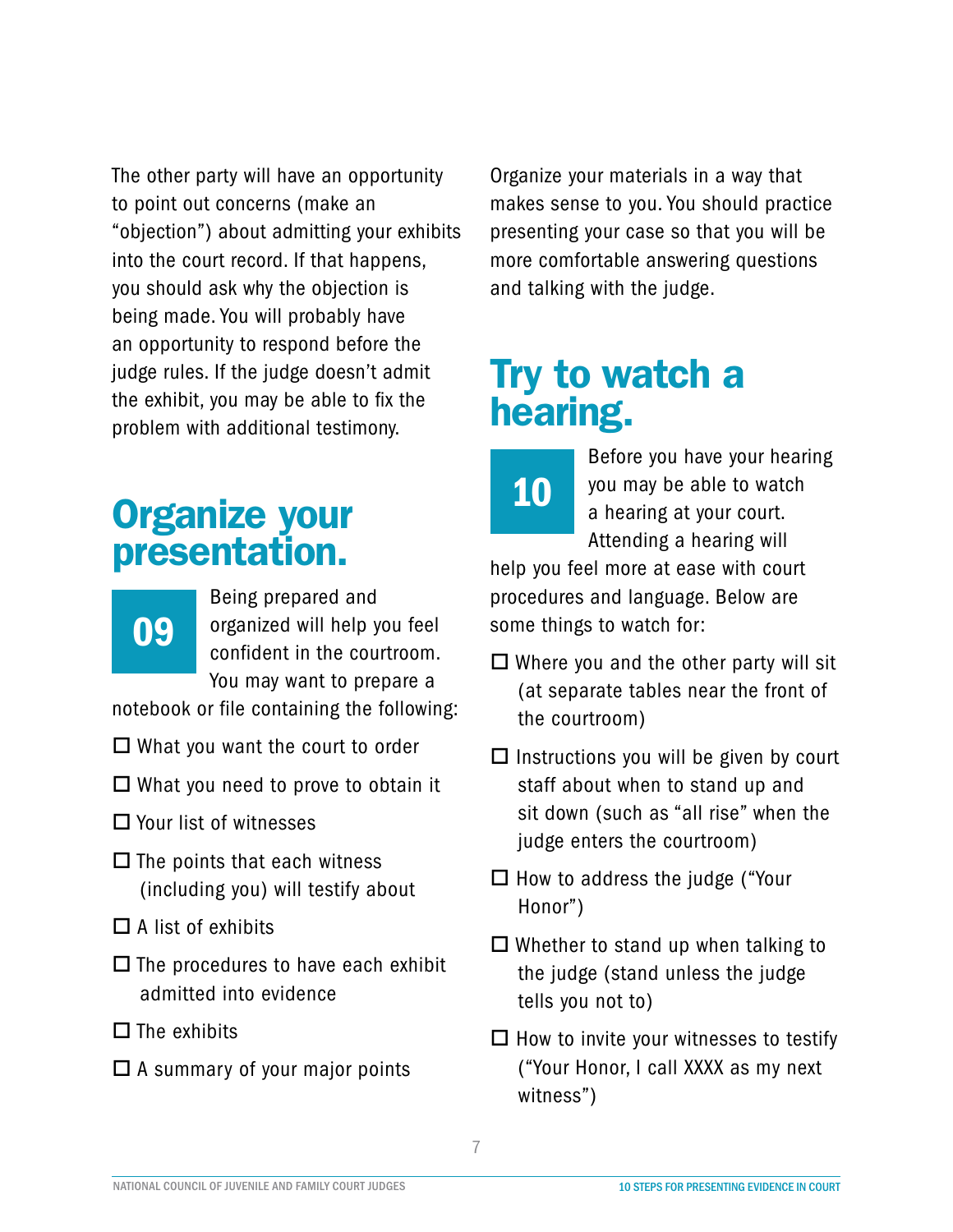- $\Box$  When you and other witnesses will be sworn to tell the truth (a court staff person will administer the "oath" before a witness starts to testify)
- $\Box$  How to make eye contact with the judge while you testify
- $\square$  When and how to ask questions of the other party and the other party's witnesses ("cross-examination")
- $\Box$  When and how the other party can ask you and your witnesses questions ("cross-examination")
- $\Box$  How to offer your exhibits as evidence (see Appendix B)
- $\Box$  When and how you and the other party can object to evidence ("Your Honor, I object because...")

Watching a hearing will give you an idea of how you will feel in the courtroom. You can imagine yourself testifying in front

of your partner and answering questions that your partner may ask you on crossexamination. If you are troubled by facing your partner or appearing in court, you should arrange for a domestic violence advocate or support person to attend your hearing with you. (Please refer back to the first page of this publication for resources on finding help.)

Although you may not have much experience in court, you know your situation better than anyone else. You will be a knowledgeable and persuasive witness for yourself and your children. Planning ahead puts you in the best position to explain what you want to the judge and use evidence to prove why you need it.

We wish the best for you and your children.

This document was supported by Grant Number 90EV0415 from the Administration of Children, Family and Youth Services, U.S. Department of Health and Human Services (DHHS). Its contents are the responsibility of the author(s) and do not necessarily represent the official view of DHHS.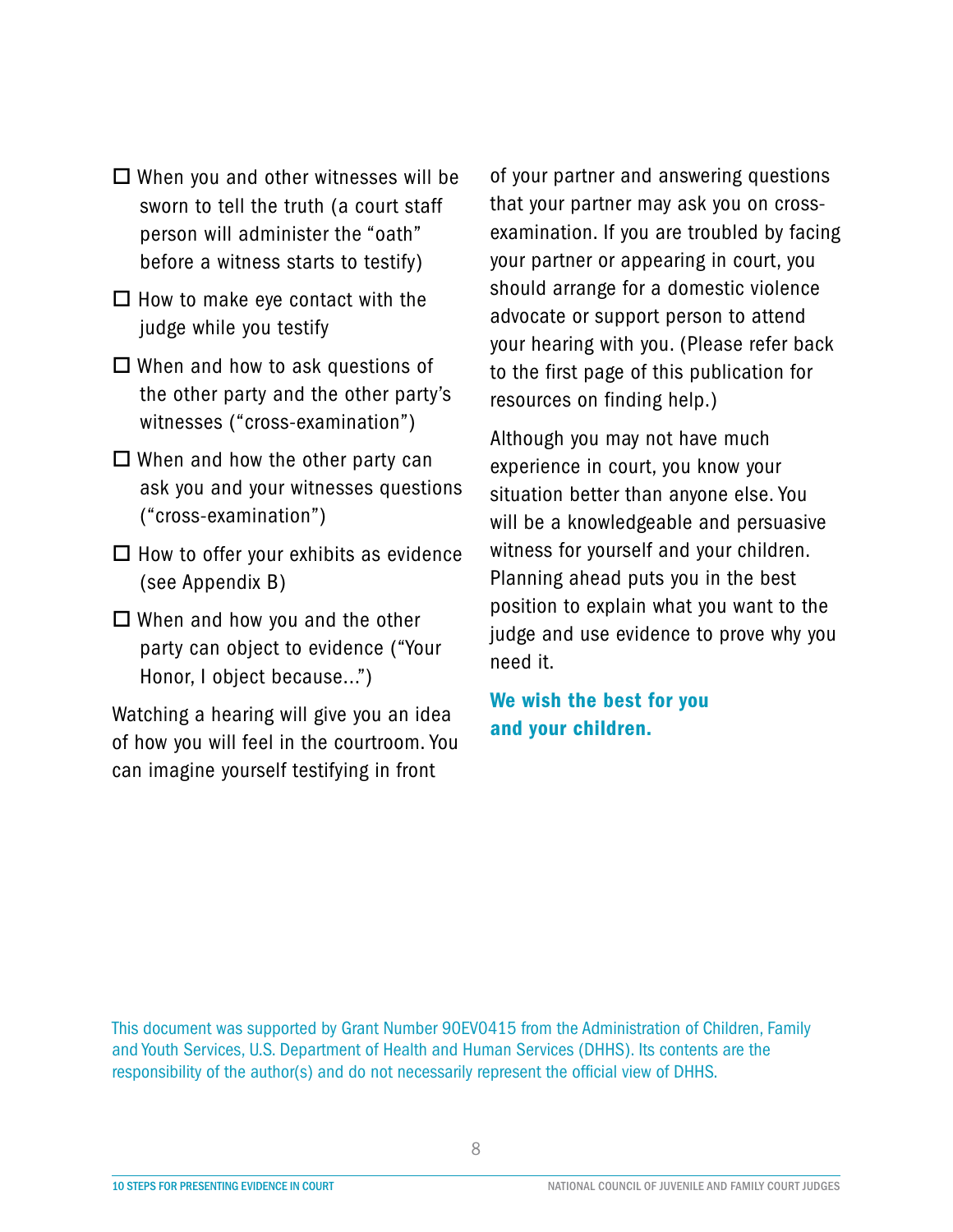## Appendix A Identifying Possible Evidence

| What you want the<br>court to order             | Legal requirements/<br><b>factors</b>                                                                                  | <b>Relevant evidence</b>                                                                                                                       |
|-------------------------------------------------|------------------------------------------------------------------------------------------------------------------------|------------------------------------------------------------------------------------------------------------------------------------------------|
| Example:<br>Order for child to live<br>with you | Example:<br>Impact of domestic<br>abuse on child (one<br>of the "best interests"<br>custody factors in<br>many states) | Your testimony<br>Testimony of witnesses<br>Pictures of injuries<br>Testimony of child's therapist<br><b>Medical records</b><br>Police reports |
| Example:<br>No-contact order                    | Example:<br>Fear of further abuse                                                                                      | Your testimony<br>Testimony of neighbor who heard<br>threats<br>Email message with threat<br>Proof of past incidents of abuse                  |
|                                                 |                                                                                                                        |                                                                                                                                                |
|                                                 |                                                                                                                        |                                                                                                                                                |
|                                                 |                                                                                                                        |                                                                                                                                                |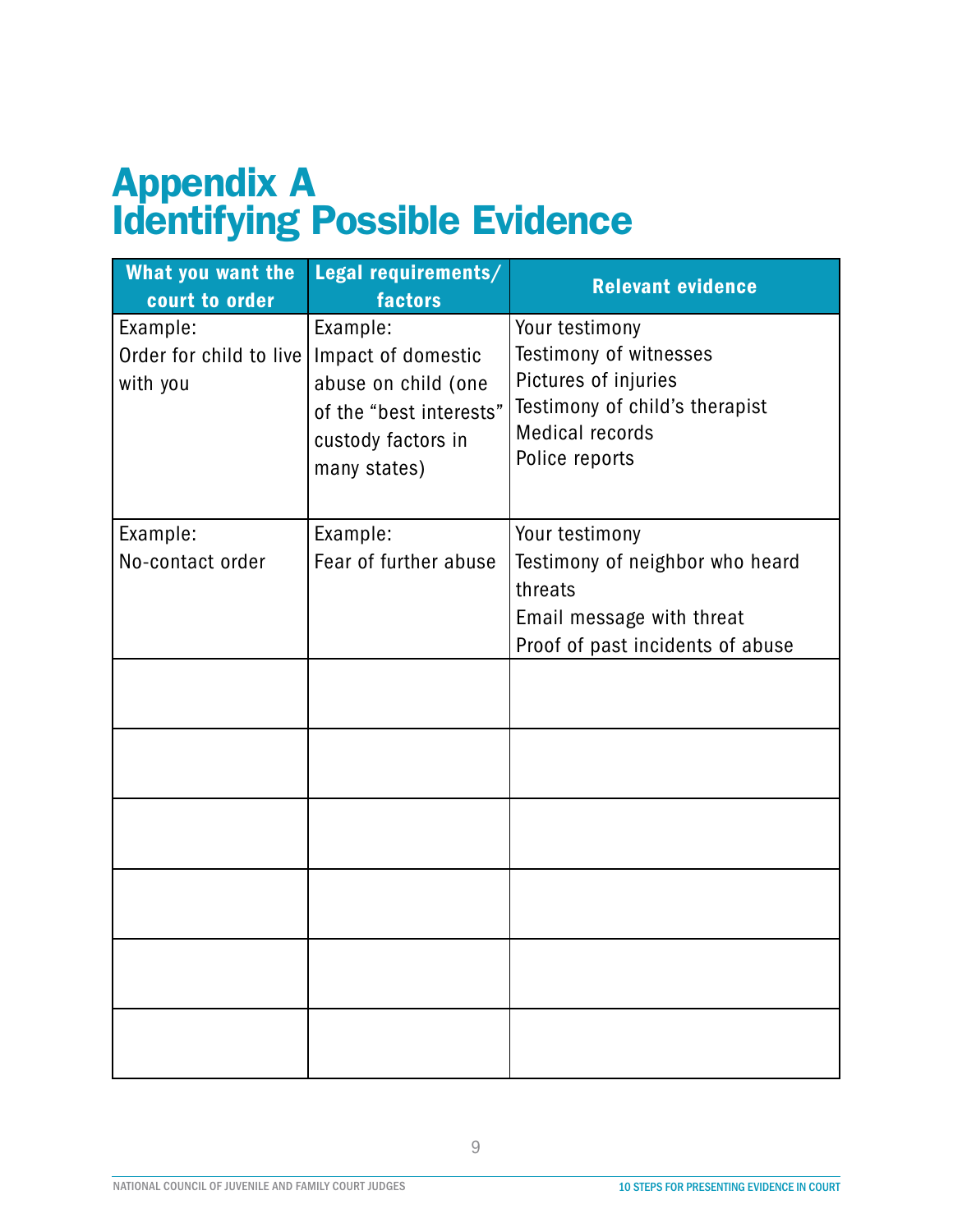### Appendix B **Exhibits**

Below are a few examples of the questions and procedures to follow so that a judge will allow your exhibits to be admitted into the court record. The instructions assume that you will be the witness introducing a photo, e-mail message, text message, website or social media, voicemail, video recording, handwritten note or letter, and/or object. (Note that for public and business records, you may need a witness other than you, or a certified copy.)

### Exhibit: photograph (printed)

#### Witness: you

- 1. Ask the court clerk to mark the printed photo with an exhibit number (the clerk will know how to do this).
- 2. Show it to the other party (or his or her attorney) and show it to the judge.
- 3. Explain that the exhibit is a photo and what it is in the photo (person, scene, etc.).
- 4. Explain that you were familiar with what is in the photo at the time of the relevant event.
- 5. Explain that the photo is a fair and accurate representation of the scene, person, etc., at the time of the event.
- 6. Ask the judge to admit the photo into evidence.
- 7. If admitted, explain how the photo supports what you are showing.

Tips:

 $\Box$  Print the photo you will bring to court.

- $\Box$  You may want to print three copies of the photo one to give to the other party, one to admit into evidence, and one for you to keep.
- $\Box$  You do not need to be the person who took the photo.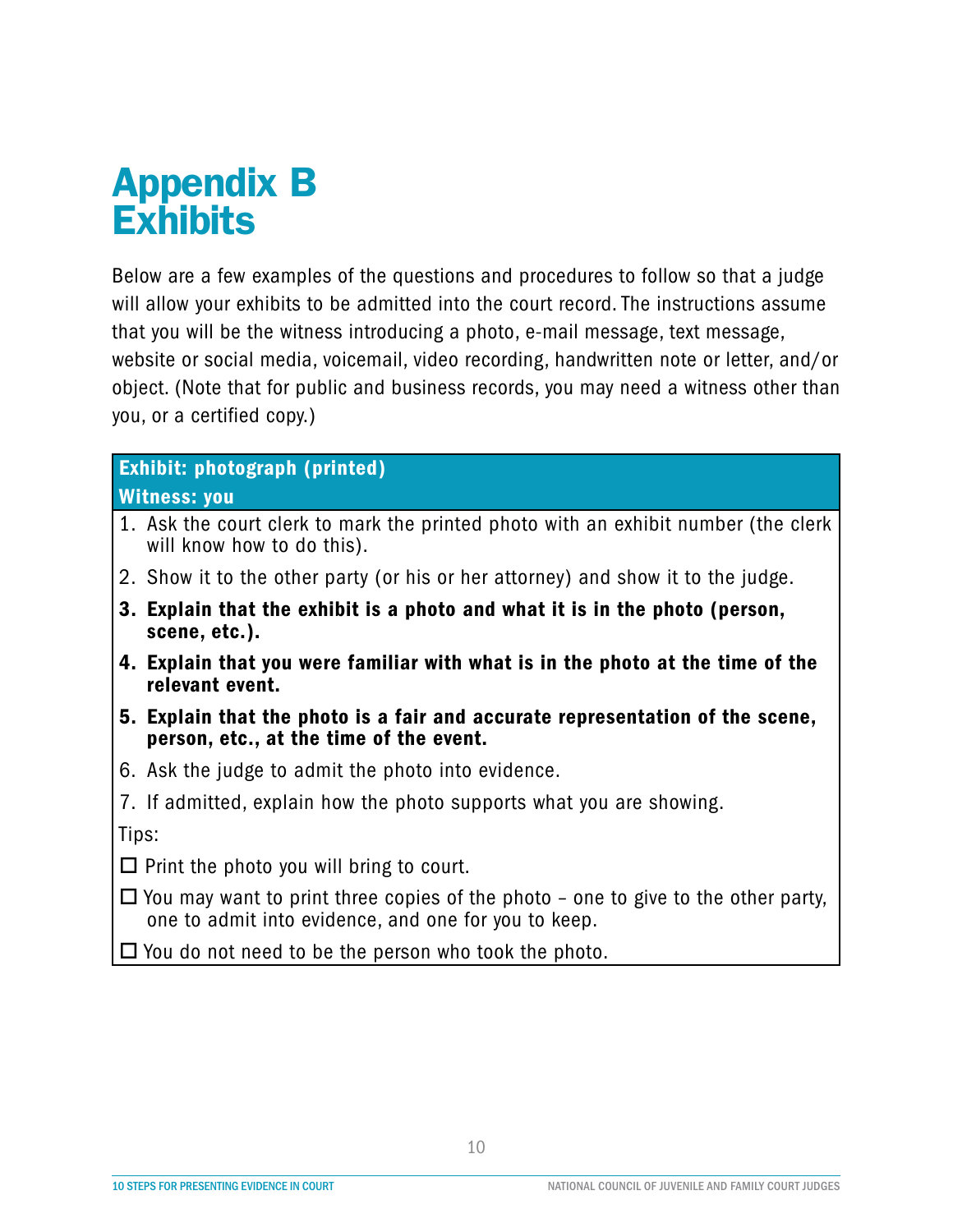#### Exhibit: email message (printed)

#### Witness: you

- 1. Ask the court clerk to mark a printed copy of the email message with an exhibit number.
- 2. Show it to the other party (or his or her attorney) and show it to the judge.
- 3. Explain that the exhibit is an email message.
- 4. Identify the date, the address it was sent from, and the address it was sent to.
- 5. Explain that you recognize the email message and that you sent or received it.
- 6. Explain that it is a complete and accurate copy of the email message.
- 7. Ask the judge to admit the email message into evidence.
- 8. If admitted, explain how the email message supports what you are showing. Tips:

 $\Box$  Print the email message you will bring to court.

 $\Box$  You may want to print three copies of the message – one to give to the other party, one to admit into evidence, and one for you to keep.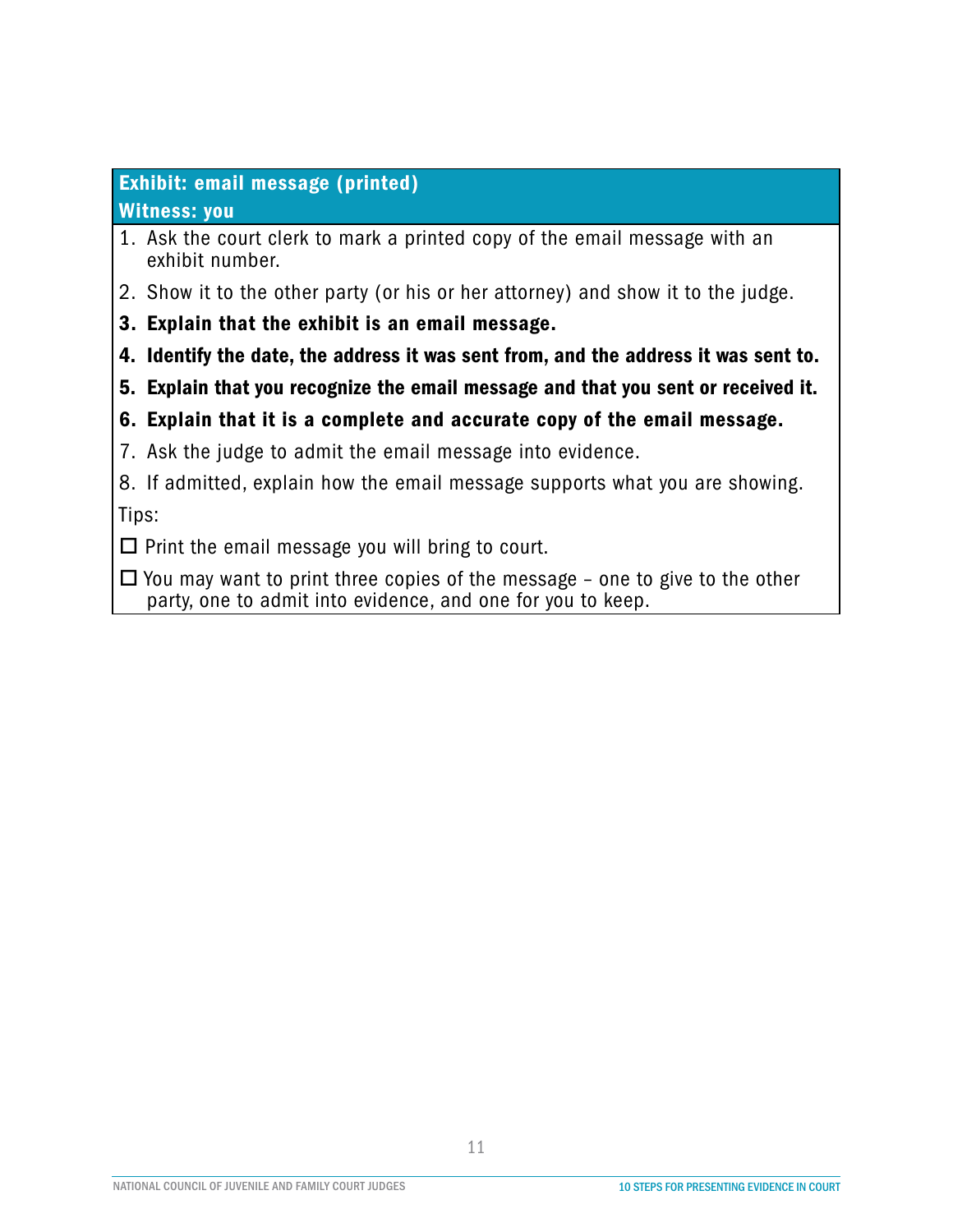#### Exhibit: text message (printed, photographed, or transcribed) Witness: you

- 1. Ask the court clerk to mark a printed copy, photograph, or transcript of the text message with an exhibit number.
- 2. Show it to the other party (or his or her attorney) and show it to the judge.
- 3. Explain that the exhibit is a text message.
- 4. Explain whether you sent or received the text and identify the phone number the text was sent from and the phone number where it was received.
- 5. Explain how you printed, photographed, or transcribed the text.

#### 6. Explain that it is a complete and accurate copy of the text message.

- 7. Ask the judge to admit the text message into evidence.
- 8. If admitted, explain how the text message supports what you are showing.

Tips:

 $\Box$  You should decide ahead of time whether to print the text messages, photograph them, or transcribe them (type or write exactly what they say). You will not be able to show them on your phone.

 $\Box$  You may want to bring three copies of the text message – one to give to the other party, one to admit into evidence, and one for you to keep.

#### Exhibit: handwritten note or letter

Witness: you

- 1. Ask the court clerk to mark the document with an exhibit number.
- 2. Show it to the other party (or his or her attorney) and to the judge.
- 3. Explain that the exhibit is a handwritten note or letter.
- 4. Explain that you are familiar with the handwriting of the alleged writer and how you became familiar with the person's writing.
- 5. Explain that you believe that the exhibit contains the person's handwriting.
- 6. Ask the judge to admit the handwritten document into evidence.

7. If admitted, explain how the note or letter supports what you are showing.

Tips:

 $\Box$  You can bring three copies of the note or letter – one to give to the other party, one to admit into evidence (the original), and one for you to keep.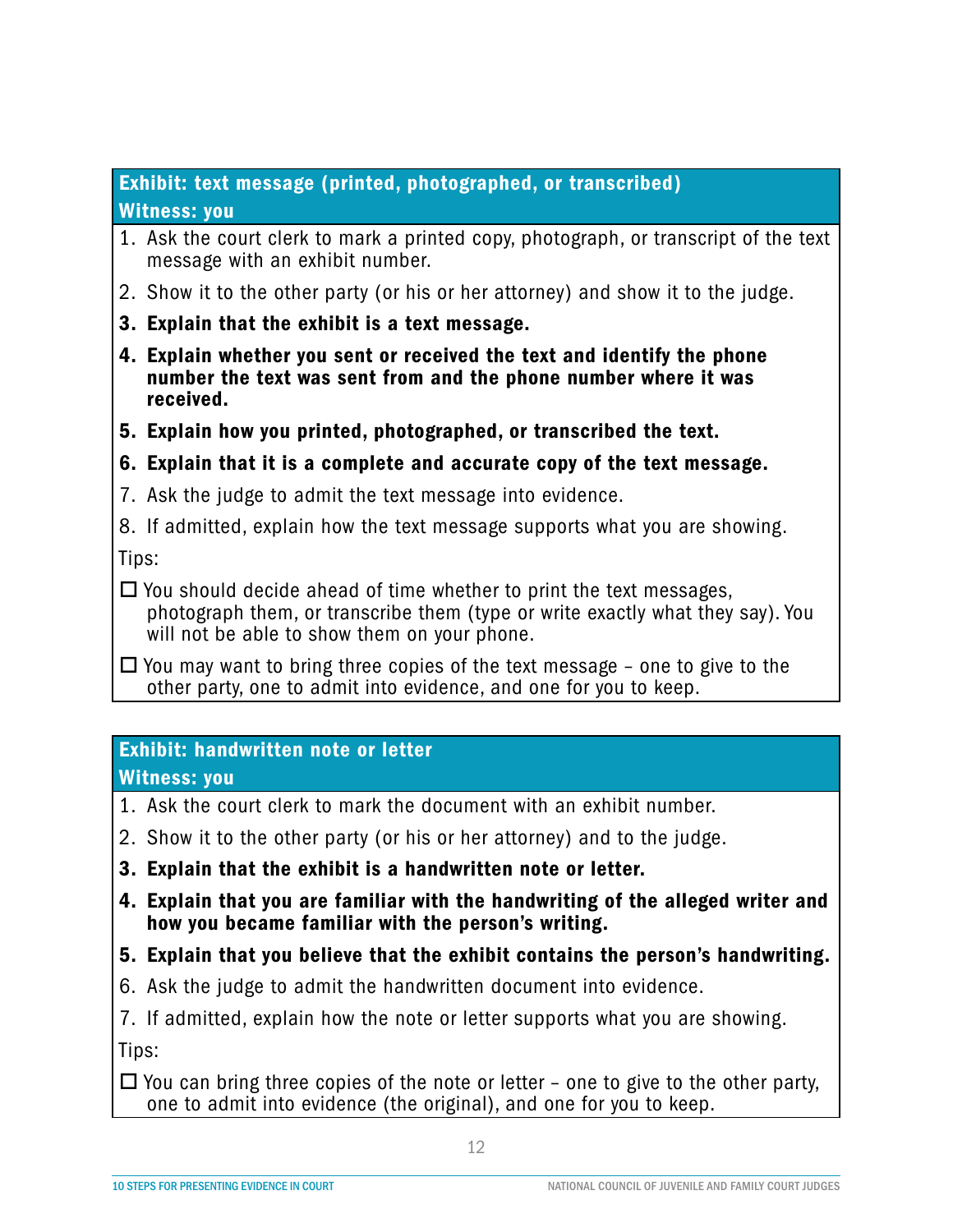#### Exhibit: website or social media (printed screenshot)

#### Witness: you

- 1. Ask the court clerk to mark a printed copy of the screenshot with an exhibit number.
- 2. Show it to the other party (or his or her attorney) and show it to the judge.
- 3. Explain that the exhibit is a printed screenshot of a website.
- 4. Explain when and how you visited the website.
- 5. Describe the website and how you recognized it.
- 6. Explain that you took the screenshot, including the date and time.
- 7. Explain that it is a true and accurate copy of what you saw on the screen.
- 8. Ask the judge to admit the printed screenshot into evidence.
- 9. If admitted, explain how the screenshot supports what you are showing.

Tips:

- $\Box$  You should print the screenshot to bring to court. You cannot show the website or social media on your phone or computer.
- $\Box$  You may want to print three copies of the screenshot one to give to the other party, one to admit into evidence, and one for you to keep.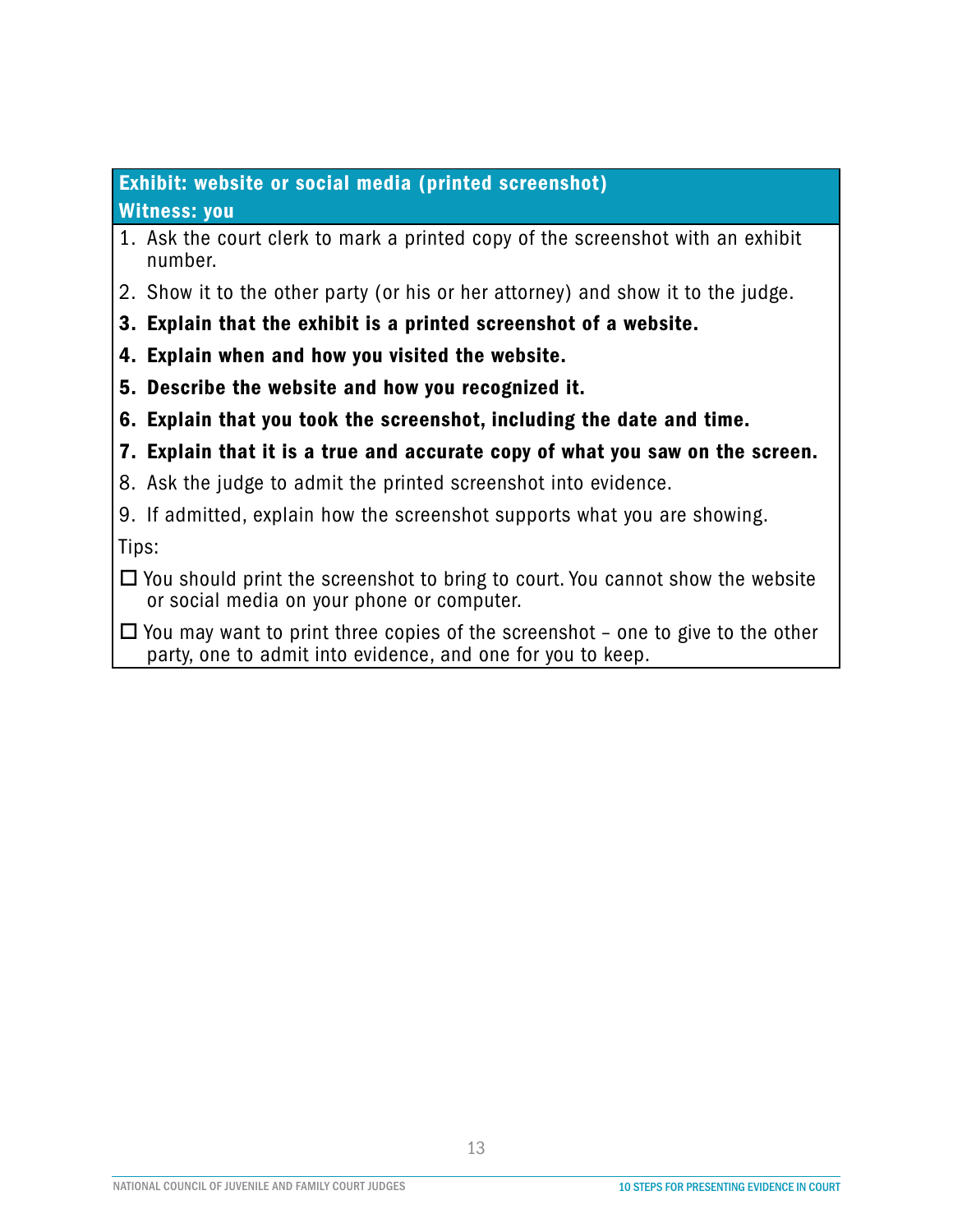#### Exhibit: voicemail recording (on storage device or transcript) Witness: you

- 1. Provide a copy of the recording on a storage device (and the transcript if you intend to use one) to the other party (or his or her attorney) in advance of the court date.
- 2. Ask the court clerk to mark the storage device and/or transcript with an exhibit number.
- 3. Tell the judge how and when the other party (or his or her attorney) received a copy of the recording (and transcript if you use one) and show it to the judge.
- 4. Explain that you are familiar with the voice of the person who was allegedly recorded.
- 5. Explain that you listened to the recording and whose voice you heard.
- 6. If transcribed, explain how you made the transcription.
- 7. If transcribed, explain that it is a complete and accurate transcription of the recording.
- 8. Ask the judge to admit the recording or transcript into evidence.
- 9. If admitted, explain how the voice mail recording supports what you are showing.

Tips:

- $\Box$  You will need to transfer the recording to a storage device such as a memory stick or CD that you can give to the other party and leave at the court. If you use a transcript, you will need to prepare and print it.
- $\Box$  Provide a copy of the recording (and transcript if you create one) to the other party as far ahead of the hearing as possible.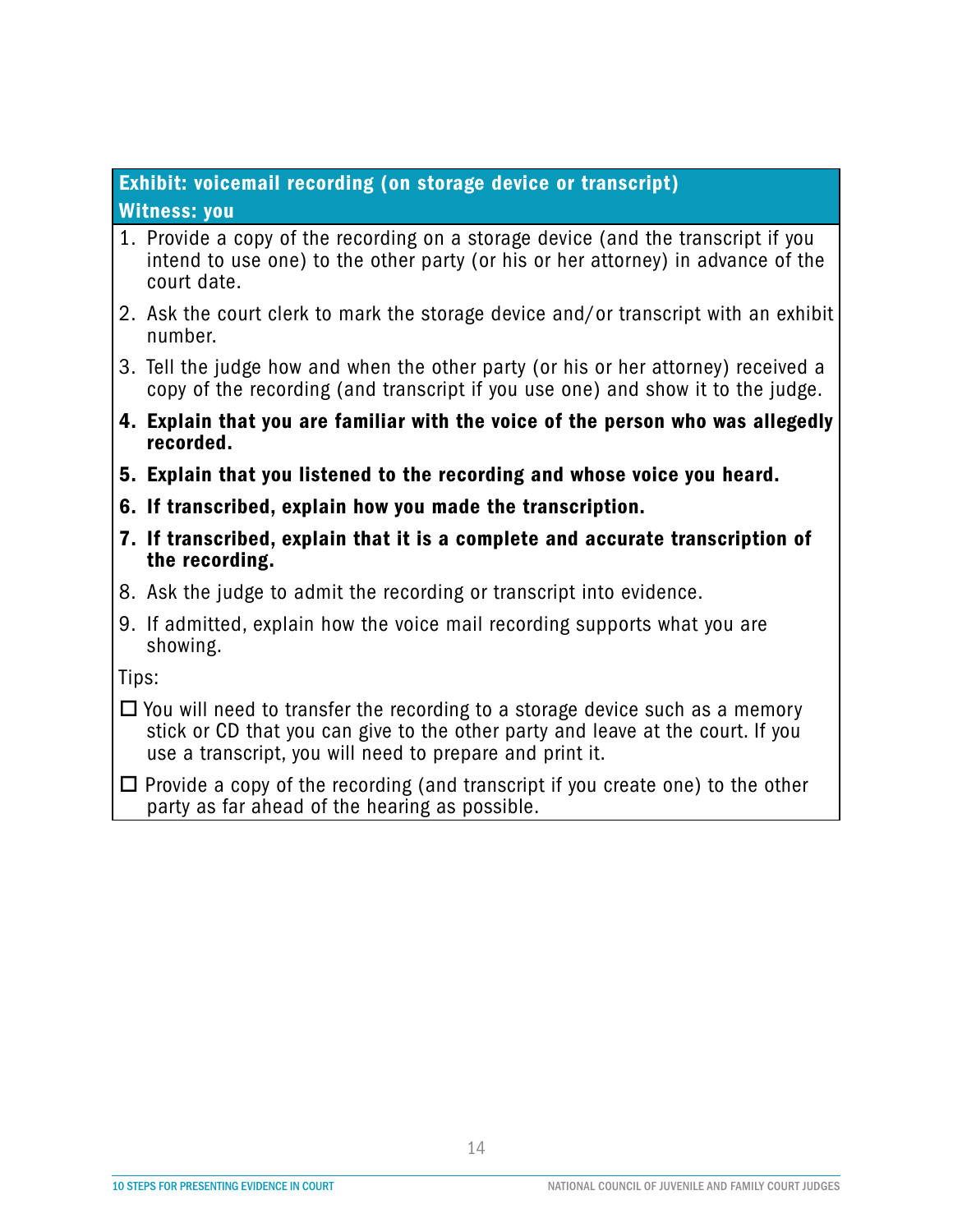#### Exhibit: video recording (on storage device)

#### Witness: you

- 1. Provide the other party (or his or her attorney) with a copy of the video recording in advance of the court date.
- 2. Ask the court clerk to mark the storage device containing the video with an exhibit number.
- 3. Tell the judge when and how a copy was provided to the other party (or his or her attorney).
- 4. Explain that you observed the relevant event(s).
- 5. Explain that you have seen the video.
- 6. Explain that the events are accurately and completely recorded on the video.
- 7. Ask the judge to admit the video recording into evidence.
- 8. If admitted, explain how the video supports what you are showing.

Tips:

- $\Box$  You will need to transfer the video to a storage device such as a memory stick or CD that you can give to the other party and leave at the court.
- $\Box$  Provide a copy of the video to the other party as far ahead of the hearing as possible.
- $\Box$  You do not need to be the person who recorded the video.

#### Exhibit: physical objects (clothing, weapons, household items, etc.) Witness: you

- 1. Ask the court clerk to mark the object with an exhibit number.
- 2. Show it to the other party (or his or her attorney) and show it to the judge.
- 3. Identify the object and explain how you recognize it.
- 4. Explain that you know what the object looked like on the relevant date.
- 5. Explain that the object is in the same or substantially same condition as at the relevant time.
- 6. Ask the judge to admit the object into evidence.
- 7. If admitted, explain how the object supports what you are showing.

Tips:

 $\Box$  If the object is not unusual in any way, you may need to explain that it has been in your possession since the events in question.